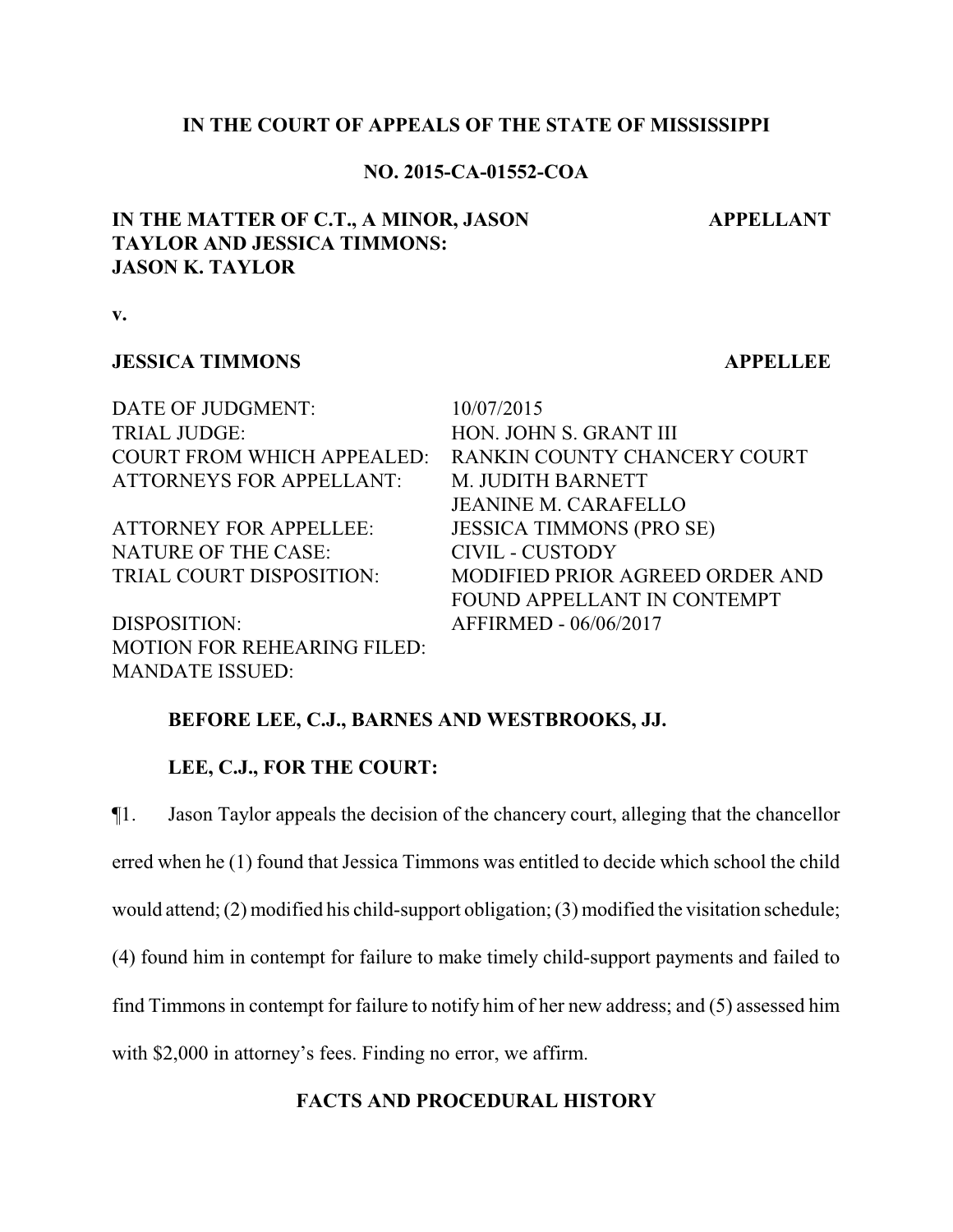¶2. Taylor and Timmons had a child in 2011 but were never married. In January 2013, Taylor and Timmons filed a joint complaint for determination of paternity, child custody, and other relief, and the Rankin County Chancery Court rendered an agreed order pursuant to their joint complaint. As it relates to this appeal, the agreed order specified that: both parties shared joint legal custody of the minor child; Timmons was awarded primary physical custody, and Taylor was awarded visitation; Taylor was to payTimmons child support in the amount of \$300 per month due on the first day of each and every month; and Taylor was also to pay daycare and after-school expenses, public and/or private school tuition for the child beginning in first grade, all extracurricular activity expenses, one-half of uninsured medical expenses, and also to maintain health insurance for the child.

¶3. In August 2013, the Mississippi Department of HumanServices (DHS) filed a petition on behalf of Timmons to modify the final judgment, seeking an upward modification of Taylor's child-support obligation. Taylor filed an answer and counter-complaint, seeking a modification of the agreed order to award him physical custody of the child. Then, in April 2014, Timmons, represented pro bono by an attorney volunteering through Mission First's Legal Aid Office, filed a petition for a judgment of contempt, alleging that Taylor had failed to pay child support and also requesting an award of attorney's fees. Taylor filed his answer and later filed a petition for litigation accountability, which alleged he was never in arrears. Finally, in October 2014, Taylor filed a petition for contempt, alleging that Timmons had denied him his visitation rights and seeking an award of attorney's fees.

¶4. The chancellor heard the matter on the above pleadings on November 17, 2014,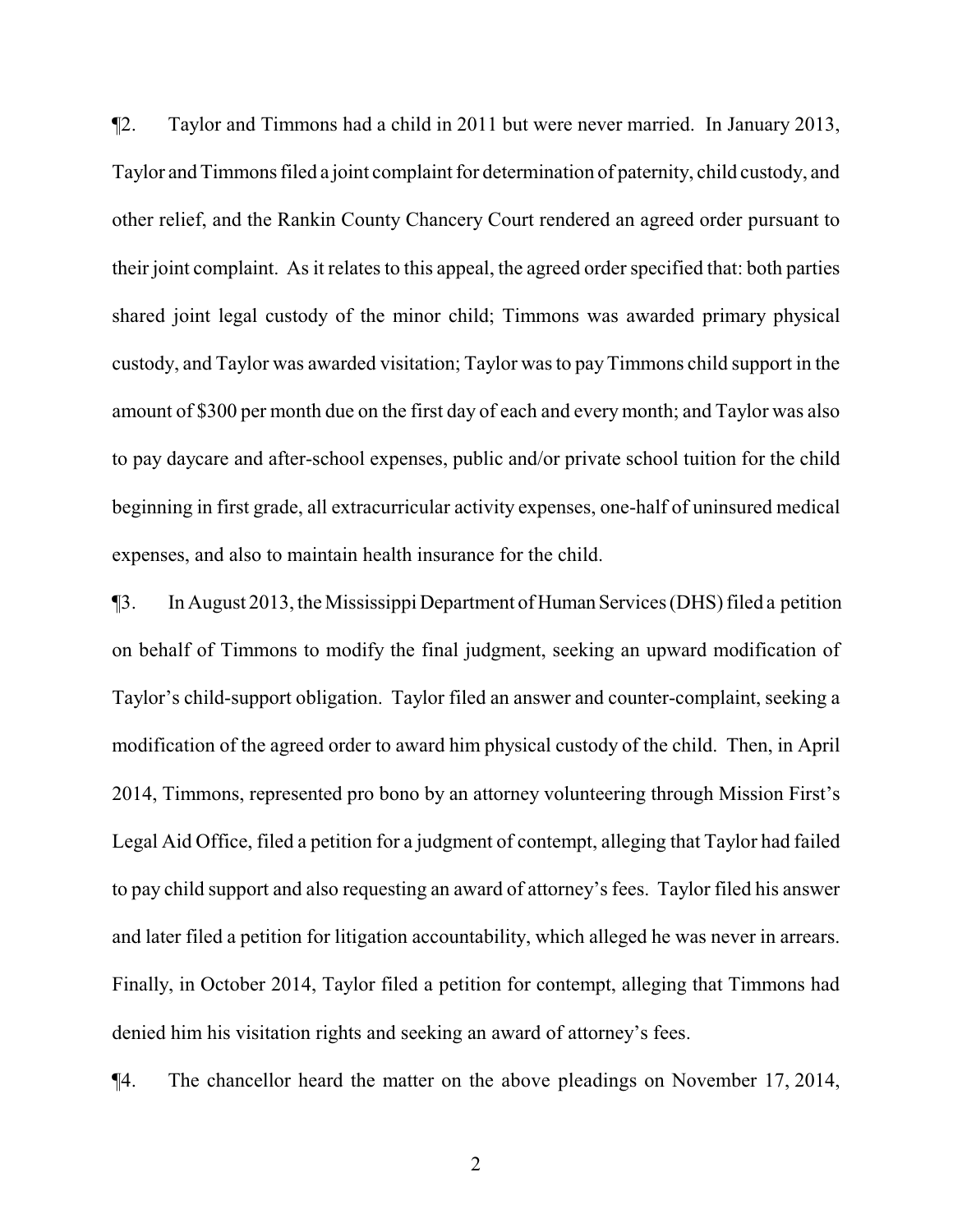September 16, 2015, and September 17, 2015. At the close of the hearing, the chancellor made his findings, which were reflected in the final judgment issued in October 2015. From this judgment, Taylor now appeals.

#### **STANDARD OF REVIEW**

¶5. Timmons did not file a brief in response to Taylor's appeal. Usually, "failure of an appellee to file a brief is tantamount to confession of error and will be accepted as such . . . ." *Rogillio v. Rogillio*, 101 So. 3d 150, 153 (¶12) (Miss. 2012) (quoting *Dethlefs v. Beau Maison Dev. Corp.*, 458 So. 2d 714, 717 (Miss. 1984)). However, this Court has previously held that "when matters on appeal touch the welfare of a minor child, then regardless of whether a party filed a brief, this Court 'will reach the merits of the issues in this appeal, though we proceed unaided by a brief from the appellee.'" *Self v. Lewis*, 64 So. 3d 578, 584 (¶28) (Miss. Ct. App. 2011) (quoting *S.S. v. S.H.*, 44 So. 3d 1054, 1056 (¶8) (Miss. Ct. App. 2010)); *see also Barber v. Barber*, 608 So. 2d 1338, 1340 (Miss. 1992). Accordingly, in the instant custody case, we reach the merits of the case and apply our familiar standard of review as stated below.

¶6. Our standard of review in domestic-relations cases is limited. *Bowen v. Bowen*, 107 So. 3d 166, 169 (¶6) (Miss. Ct. App. 2012) (citing *Arrington v. Arrington*, 80 So. 3d 160, 164 (¶11) (Miss. Ct. App. 2012)). "The findings of a chancellor will not be disturbed when supported bysubstantial evidence unless the chancellor abused his discretion, was manifestly wrong [or] clearly erroneous, or an erroneous legal standard was applied." *Id*. (internal quotation marks omitted). "[W]e review de novo the chancellor's interpretation and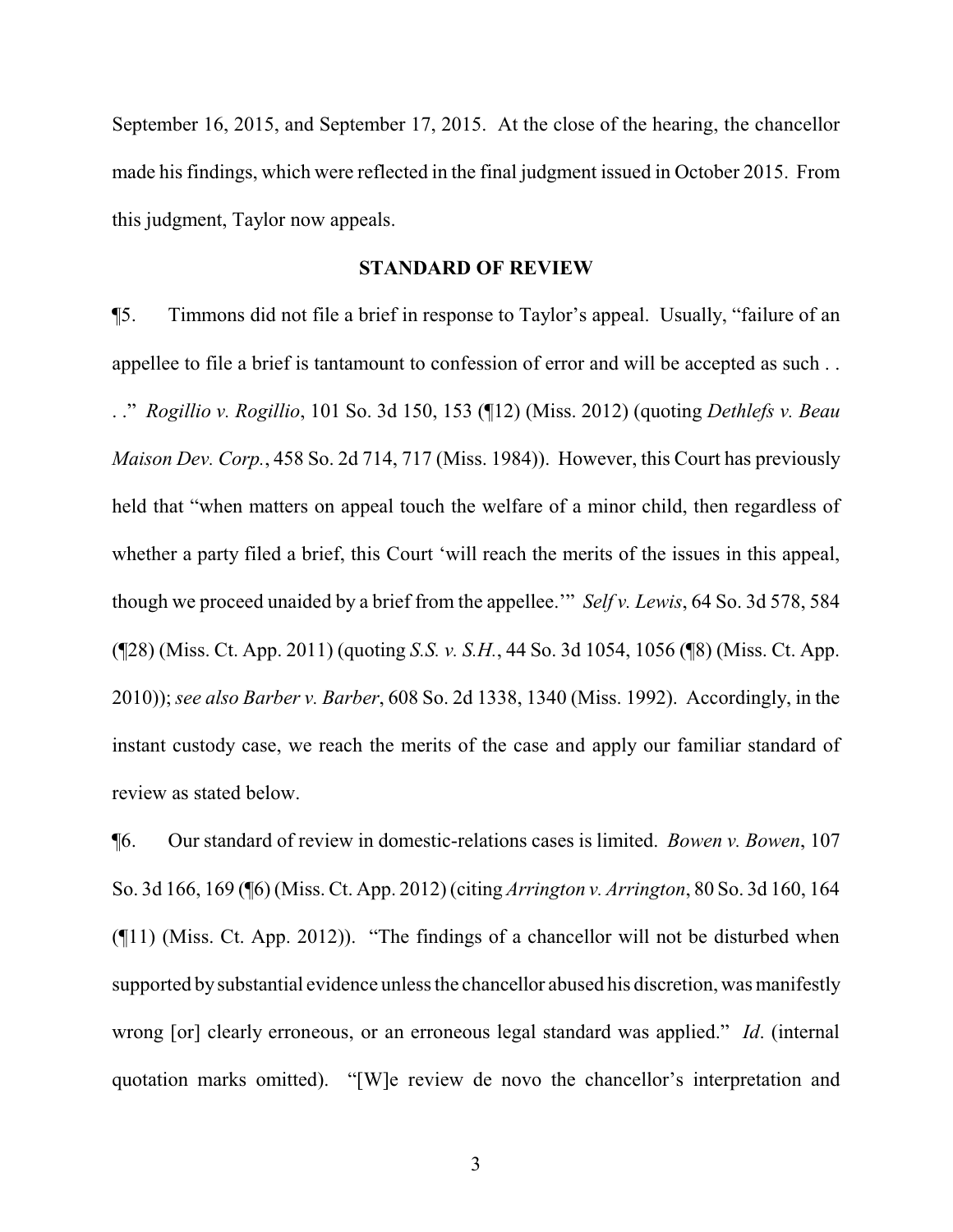application of the law." *Seale v. Seale*, 150 So. 3d 987, 989 (¶5) (Miss. Ct. App. 2014) (citing *Singley v. Singley*, 846 So. 2d 1004, 1006 (¶5) (Miss. 2002)).

#### **DISCUSSION**

## **I. Decision Regarding Child's Education**

¶7. Taylor argues that the chancellor erred when he found that although Timmons and Taylor shared joint legal custody, Timmons—as the custodial parent—was entitled to make decisions regarding where the child would attend school. At trial, the chancellor noted that Taylor felt strongly that the child should attend a certain private school. The chancellor also noted that Taylor was given input to voice his position, but that the ultimate decision in regard to where the child would attend school belonged to Timmons as the custodial parent. For support, Taylor cites Mississippi Code Annotated section 93-5-24(5)(e) (Rev. 2013), which states in relevant part:

"joint legal custody" means that the parents or parties share the decision-making rights, the responsibilities and the authority relating to the health, education and welfare of a child. An award of joint legal custody obligates the parties to exchange information concerning the health, education and welfare of the minor child, and to confer with one another in the exercise of decision-making rights, responsibilities and authority.

¶8. Taylor is correct that joint legal custody imparts shared decision-making rights relating to the child's education. However, Taylor fails to note that section  $93-5-24(5)(e)$ also provides that in cases of joint physical and legal custody, "*unless allocated, apportioned or decreed*, the parents or parties shall confer with one another in the exercise of decisionmaking rights, responsibilities and authority." (Emphasis added). Here, the chancellor allocated to Timmons the "discretion to make a determination about where the child goes to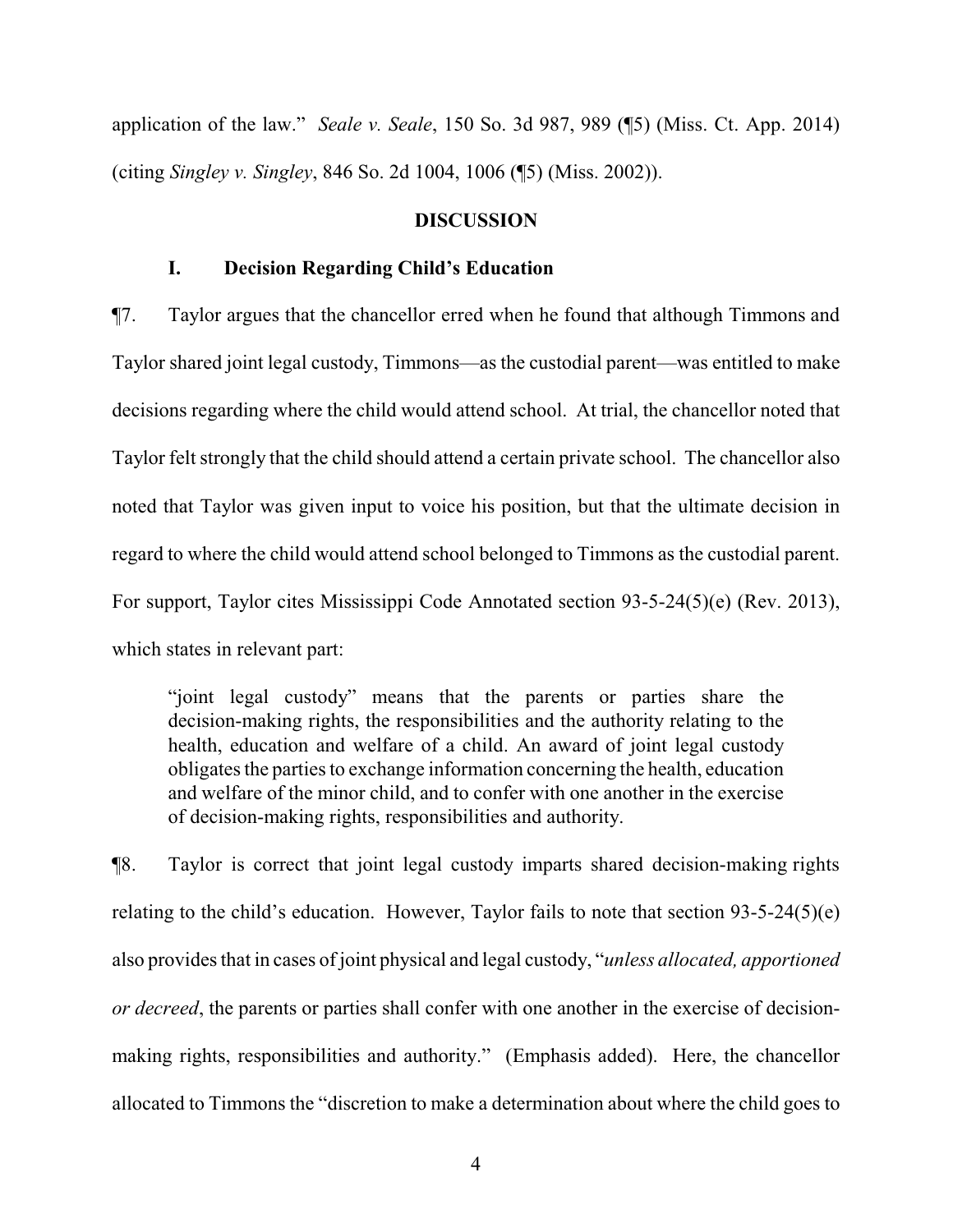school."

¶9. "Mississippi statutorylaw and jurisprudence recognize that the chancellor may indeed allocate decision-making and duties to each parent sharing joint legal custody." *Carpenter v. Lyles*, 120 So. 3d 1031, 1037 (¶22) (Miss. Ct. App. 2013) (citing *Goudelock v. Goudelock*, 104 So. 3d 158, 165 (¶¶29-30) (Miss. Ct. App. 2012); *Purviance v. Burgess*, 980 So. 2d 308, 312-13 (¶¶18-20) (Miss. Ct. App. 2007)). "In cases where decision[-]making was apportioned, courts have determined that joint legal custody, including the communication required in support of such relationship, requires no moment-to-moment input or veto power over every large and small decision on child rearing . . . ." *Id*. Mississippi caselaw also recognizes that "the custodial parent may determine the child's upbringing, including his education and health and dental care. Such discretion is inherent in custody. It is vested in the custodial [parent.]" *Clements v. Young*, 481 So. 2d 263, 267 (Miss. 1985); *see also Ayers v. Ayers*, 734 So. 2d 213, 217 (¶20) (Miss. Ct. App. 1999).

¶10. Here, the chancellor was well within his discretion to allocate this decision-making to one parent. Further, our caselaw favors the custodial parent having the discretion for such a decision. Accordingly, we do not find that the chancellor abused his discretion in allocating to Timmons the decision-making authority in regard to where the child attends school. Therefore, this issue is without merit.

## **II. Child-Support Modification**

¶11. Taylor argues that the chancellor erred when he modified Taylor's child-support obligation from the agreed order of \$300 per month to \$1,500 per month. Specifically,

5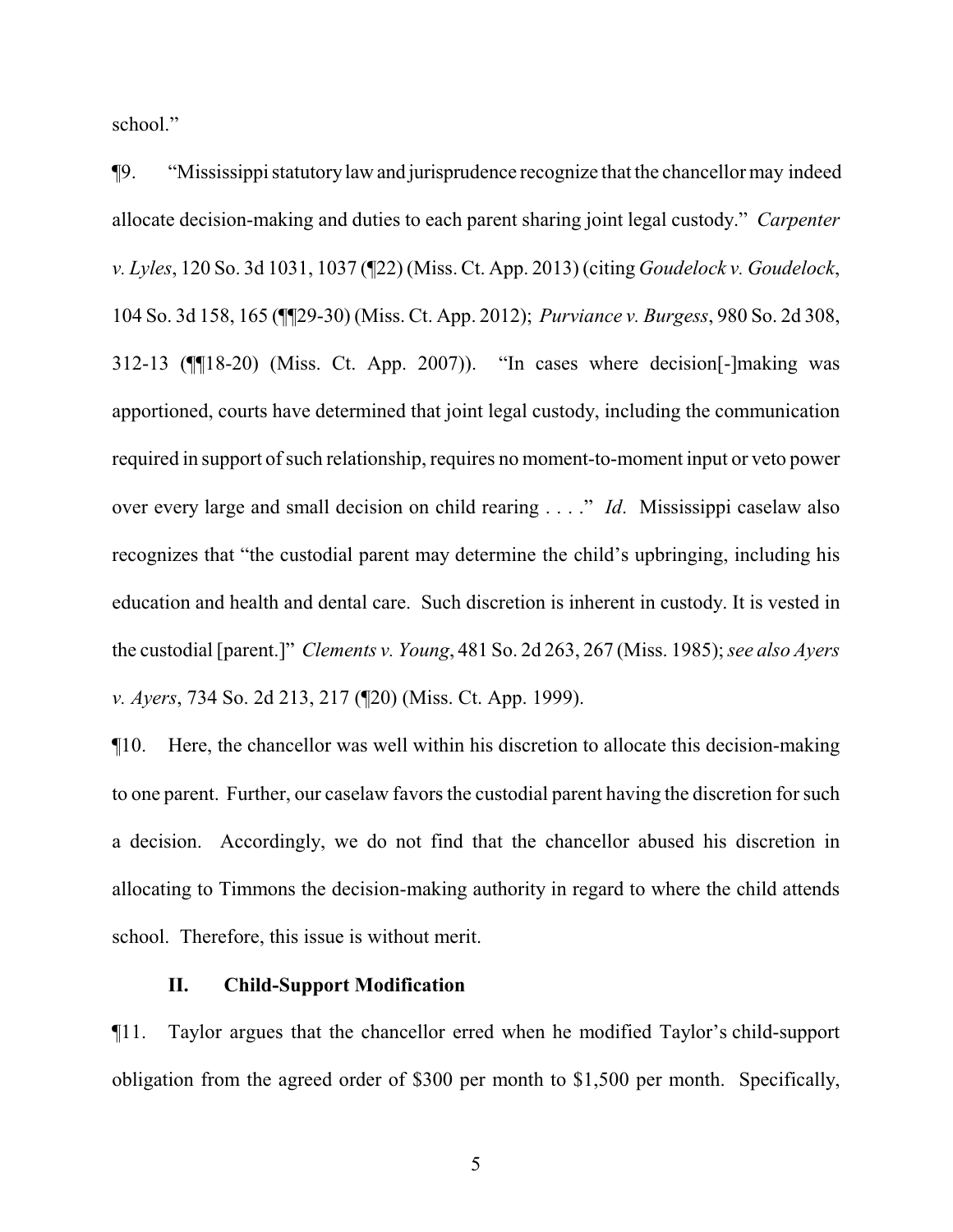Taylor argues that the chancellor's deviation from the statutory guidelines lacks adequate findings.

¶12. "A [chancellor] may modify a child-support award if there has been 'a substantial or material change in the circumstances of one or more of the interested parties: the father, the mother, and the child or children, arising subsequent to the entry of the decree to be modified.'" *Garcia v. Garcia*, 97 So. 3d 109, 112 (¶12) (Miss. Ct. App. 2012) (quoting *Edmonds v. Edmonds*, 935 So. 2d 980, 987 (¶19) (Miss. 2006)). Mississippi Code Annotated section 43-19-101(1) (Rev. 2015) sets forth the guidelines for calculating child support. The guidelines establish a rebuttable presumption that for one child, the child-support award should be fourteen percent of the noncustodial parent's adjusted gross income. *Id*. "There is a rebuttable presumption the guideline amount is correct both in determining the amount of the initial award and in modifying that award." *Evans v. Evans*, 75 So. 3d 1083, 1090 (¶29) (Miss. Ct. App. 2011). "To deviate from the presumptively correct amount, the chancellor must make 'a written finding or specific finding on the record that the application of the guidelines would be unjust or inappropriate in a particular case as determined under the criteria specified in [Mississippi Code Annotated section] 43-19-103.'" *Evans*, 75 So. 3d at 1090 (¶30) (quoting Miss. Code Ann. § 43-19-101(2) (Rev. 2009)).

¶13. In the instant case, the chancellor found that a material change in circumstances had occurred,justifying the child-support modification—namely: an increase in Taylor's income, the increased age of the child, and the total available assets. The chancellor then ordered that the child support be increased from \$300 to \$1,500 per month. Finding that Taylor's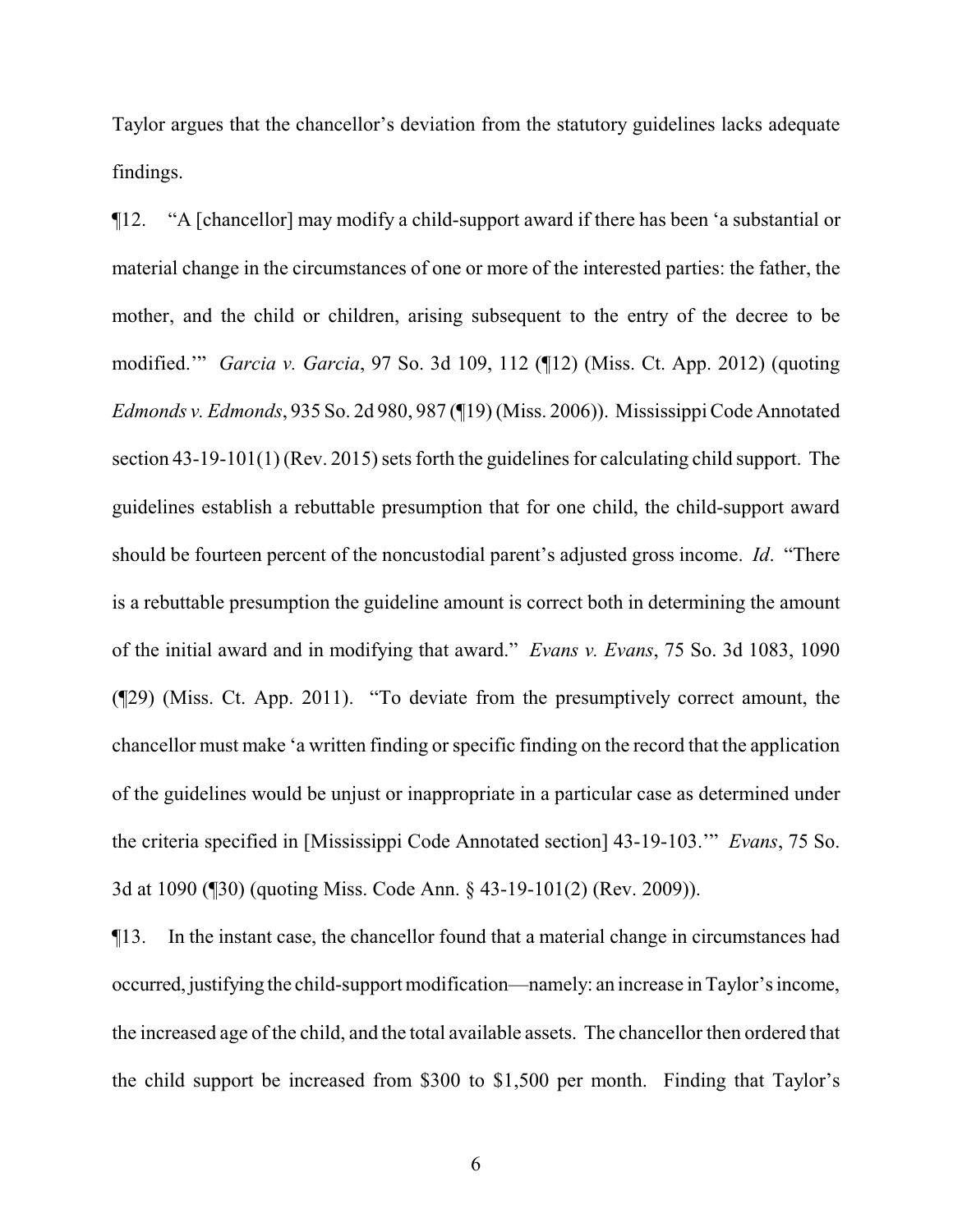adjusted net income exceeded \$232,641, the chancellor noted that a strict application of section 43-19-101(1) would require Taylor to pay approximately \$2,700 per month. However, the chancellor found that a strict application would be "unjust and inappropriate after considering all the facts and circumstances," which included Taylor's payment of health and dental insurance, all uncovered medical and dental expenses, extracurricular activities, and potential future private-school tuition. In view of the facts and circumstances in the record, the chancellor provided sufficient justification for modifying Taylor's monthlychildsupport payments and deviating from the statutory guidelines. This issue is without merit.

## **III. Modification of Visitation Schedule**

¶14. Taylor argues that the chancellor abused his discretion when he modified the visitation schedule. "A chancellor may modify visitation provisions if there is a showing that the prior decree for reasonable visitation is not working." *Gilliland v. Gilliland*, 984 So. 2d 364, 370 (¶22) (Miss. Ct. App. 2008) (citing *Cox v. Moulds*, 490 So. 2d 866, 869 (Miss. 1986)). "This Court will affirm such a modification if the decision was supported by substantial evidence." *Id*. (citing *Bratcher v. Surrette*, 848 So. 2d 893, 897 (¶21) (Miss. Ct. App. 2003)).

¶15. Per the 2013 agreed order, Taylor was awarded

visitation with the minor child every other week from the time that school recesses on Thursday (or at 3:00 p.m. when school is not in session) and ending on the following Monday morning at which time Jason Taylor shall return the child to school/daycare (or to Jessica Timmons when school is not in session and if daycare is closed).

The agreed order also awarded Taylor visitation "for two (2) periods of two (2) weeks each during the [s]ummer every year." The chancellor amended Taylor's weekend-visitation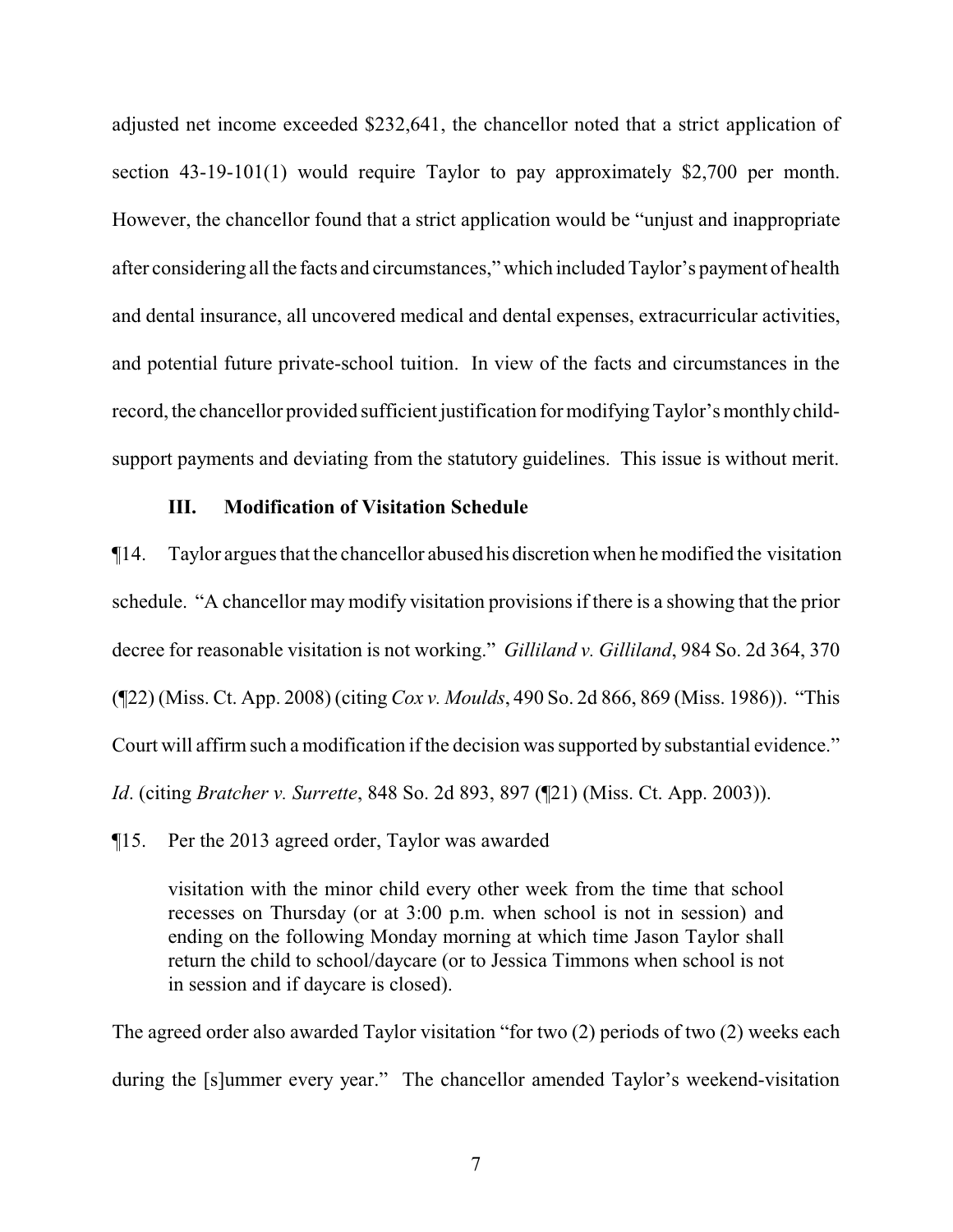schedule to "the first, third, and fifth weekends of each month from 6 o'clock p.m. on Friday to 6 o'clock p.m. on Sunday." The chancellor also awarded Taylor summer visitation "for the [first] two weeks in June beginning on the [first] Friday in June and the last two weeks in July ending on the last Friday[,] from 6:00 p.m. until 6:00 p.m."

¶16. Taylor argues that the chancellor's modification was an abuse of discretion because neither party requested the modification or presented evidence that the visitation schedule was not working. However, the record is replete with evidence that the visitation schedule was not working. Though neither party petitioned the chancery court for modification of visitation, Taylor did file a petition for contempt, asserting that he was not getting visitation with the child. Taylor also testified extensively that he was unable to visit with the child. Timmons testified that she had not denied Taylor visitation, but that she had begged Taylor to visit with the child. The chancellor also noted that there was some confusion between the parties regarding the details of visitation under the agreed order. As such, there was a clear showing that the prior visitation order was not working, and the chancellor's finding that a modification was necessary was supported by substantial evidence. Given the chancellor's "broad discretion to determine the specific times for visitation," the chancellor did not abuse his discretion in modifying the visitation schedule. *Moreland v. Spears*, 187 So. 3d 661, 666 (¶17) (Miss. Ct. App. 2016) (citation omitted). This issue is without merit.

## **IV. Findings of Contempt**

¶17. Taylor argues the chancellor erred when he found him in contempt for being behind in child-support payments totaling \$1,969.23. "Enforcing compliance with a court order is

8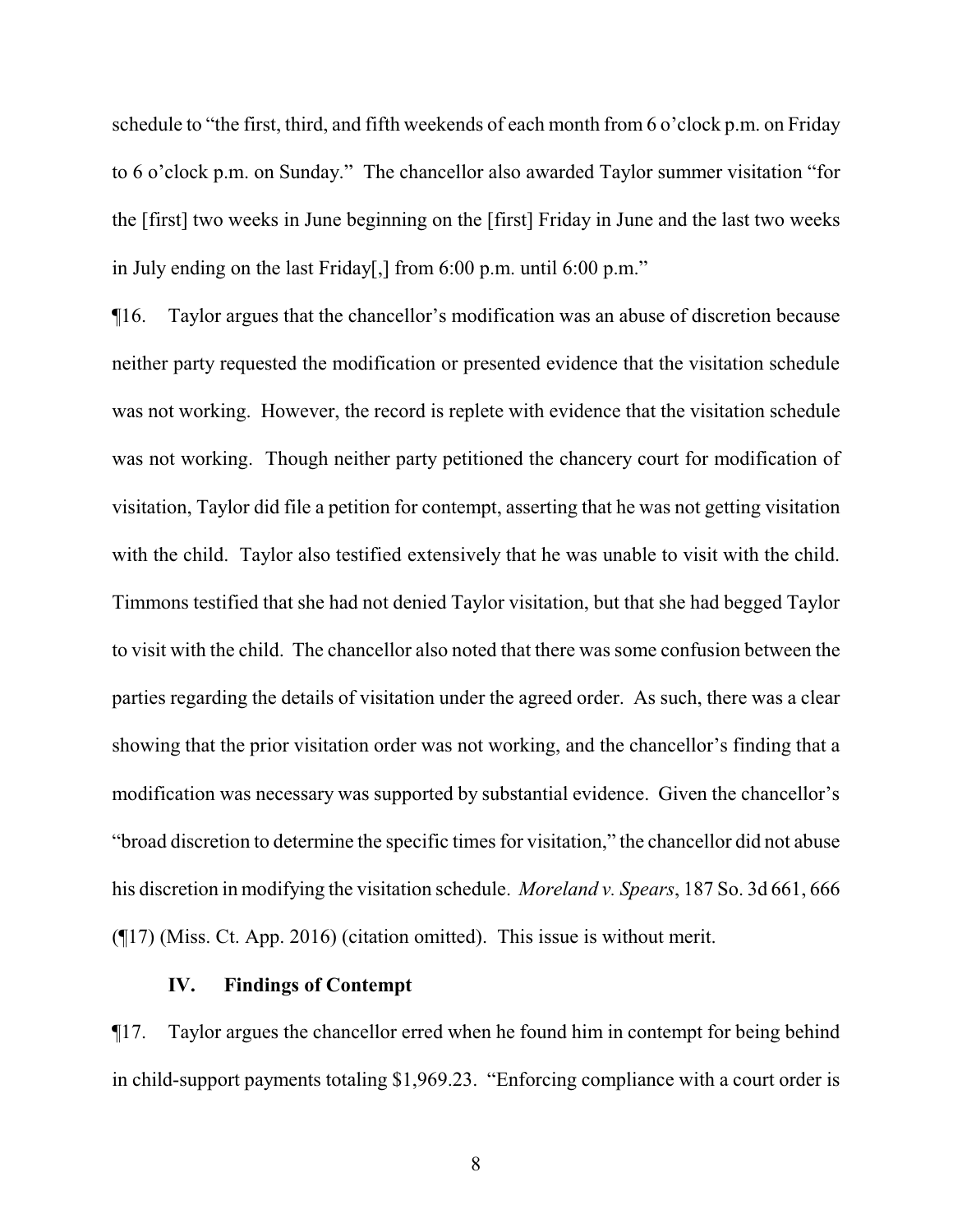a matter of civil contempt." *Evans*, 75 So. 3d at 1087 (¶14) (citing *Dennis v. Dennis*, 824 So. 2d 604, 608 (¶8) (Miss. 2002)). "Contempt matters are committed to the substantial discretion of the trial court[,] which, by institutional circumstance and both temporal and visual proximity, is infinitely more competent to decide the matter than are we." *Riley v. Riley*, 196 So. 3d 1159, 1162 (¶9) (Miss. Ct. App. 2016) (quoting *Williamson v. Williamson*, 81 So. 3d 262, 266 (¶11) (Miss. Ct. App. 2012)). "This Court will not reverse a contempt citation where the [chancellor's] findings are supported by substantial credible evidence." *Id*. (quoting *Witters v. Witters*, 864 So. 2d 999, 1004 (¶18) (Miss. Ct. App. 2004)).

¶18. The 2013 agreed order stated that Taylor's child-support obligation of \$300 per month was "to be due and paid on the [first] day of each and every month." Timmons testified that she was not receiving payments, so she then went to DHS to enforce the child-support order. DHS, on behalf of Timmons, presented substantial credible evidence that Taylor had not paid several months of child support, as required by the agreed order. Though Taylor presented evidence of several direct payments made to Timmons, they were made after the agreed order's due date. As such, the record is clear that Taylor was not in compliance with the agreed order at the time the petition for contempt was filed. Therefore, the chancellor's finding of contempt based upon untimely payments was not erroneous. Furthermore, the chancellor's finding of contempt was followed by a finding that Taylor had purged himself of contempt. This issue is without merit.

¶19. Taylor also argues that the chancellor erred by not finding Timmons in contempt for violating Uniform Chancery Court Rule 8.06, which requires each party to notify the

9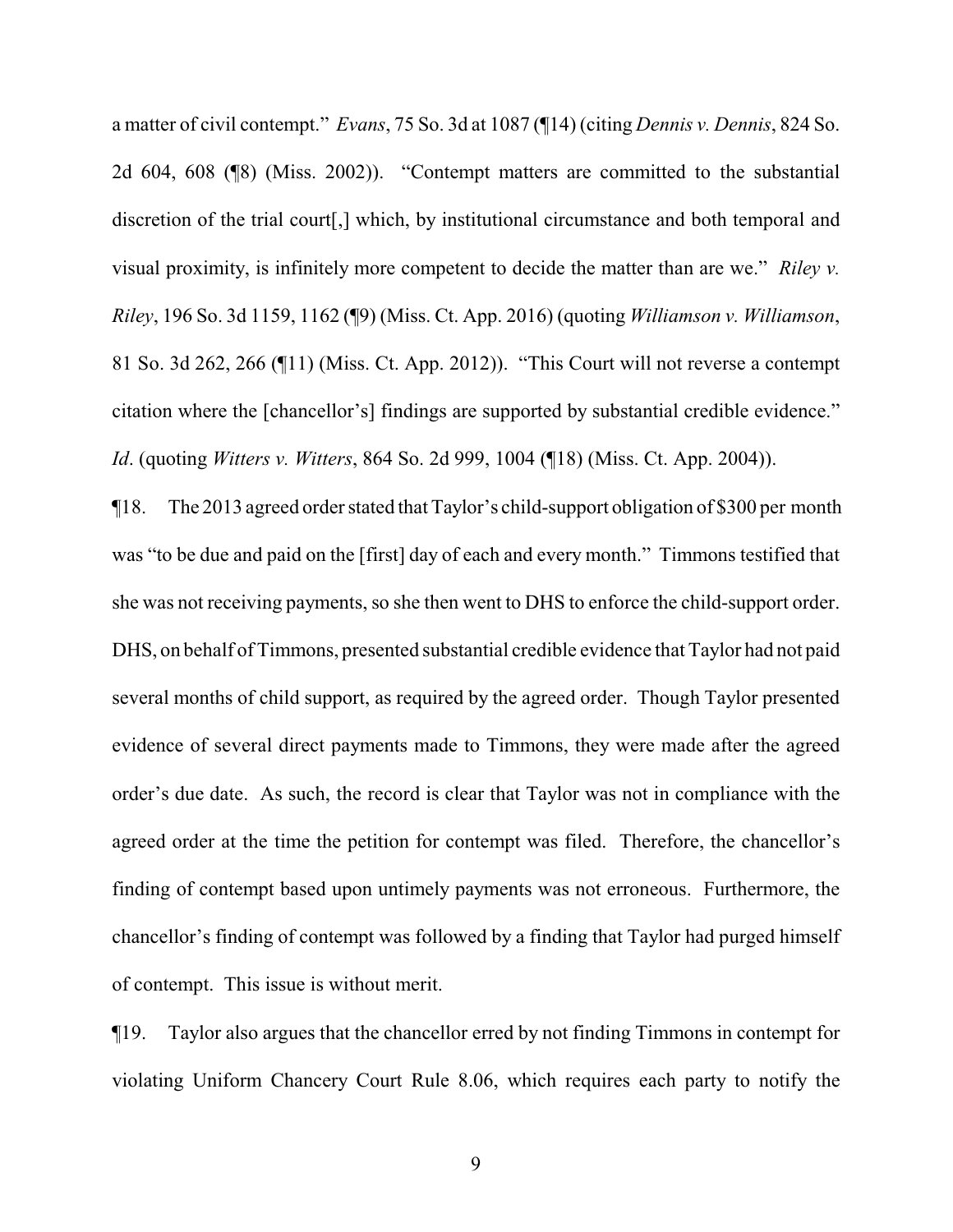chancery clerk and the other party of a change in address. Timmons admitted that she moved to Atlanta, Georgia, and did not notify Taylor of her address. The chancellor found that although Timmons did not notify Taylor of a change in address, her actions did not rise to the level of contumacious contempt because she was unaware of the requirement and was not represented by a lawyer at the time. The record also indicates she was only in Georgia for a couple of weeks before she moved back to Mississippi. Again, given the substantial discretion of the trial court to determine contempt matters, we find no error. This issue is without merit.

#### **V. Attorney's Fees**

¶20. Taylor argues that the chancellor erred when he awarded \$2,000 in attorney's fees to Timmons because Timmons was represented by an attorney volunteering pro bono through Mission First's Legal Aid Office. Taylor further argues that the chancellor's award of attorney's fees was not supported by an itemized bill, and that the chancellor did not delineate how much of the award was attributable to the modification aspect of the litigation or discuss the *McKee*<sup>1</sup> factors.

¶21. In the instant case, the chancellor explicitly stated that the attorney's fees were not awarded in relation to the modification proceeding but the contempt action. "When a party is held in contempt for violating a valid judgment of the court, then attorney's fees should be awarded to the party that has been forced to seek the court's enforcement of its own judgment." *Riley,* 196 So. 3d at 1163 (¶19) (quoting *Wilson v. Stewart*, 171 So. 3d 522, 529

<sup>1</sup>*McKee v. McKee*, 418 So. 2d 764 (Miss. 1982).